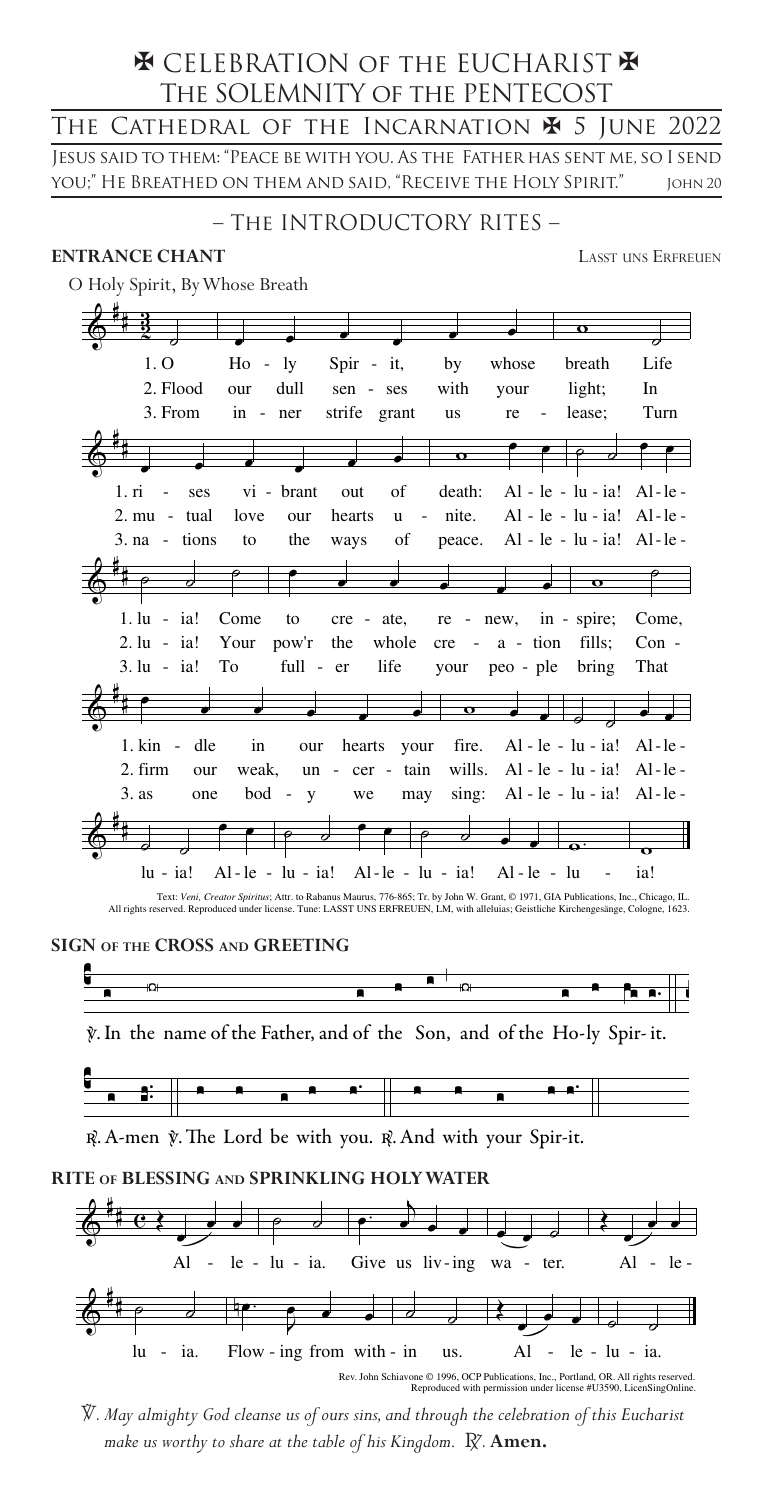### **GLORIA in EXCELSIS**



Text: © 2010, ICEL. Music: Carroll Thomas Andrews/Ronald F. Krisman © 1970/2011, GIA Publications, Inc. All rights reserved.

**COLLECT**

## – The LITURGY of the WORD –

## **The Vigil Mass**

#### **READING I** Genesis 11:1-9

*The Lord scattered them all over the earth, and they stopped building the city.*

**PSALM & RESPONSE** Psalm 104:1-2, 24, 35, 27-28, 29, 30

Please see the music for the Psalm response below.

**READING II** Romans 8:22-27

*The Spirit comes to the aid of our weakness; for we do not know how to pray as we ought.*

**ALLELUIA & VERSE before the GOSPEL** *Chant, Mode II*

2 Please see the Alleluia chant below.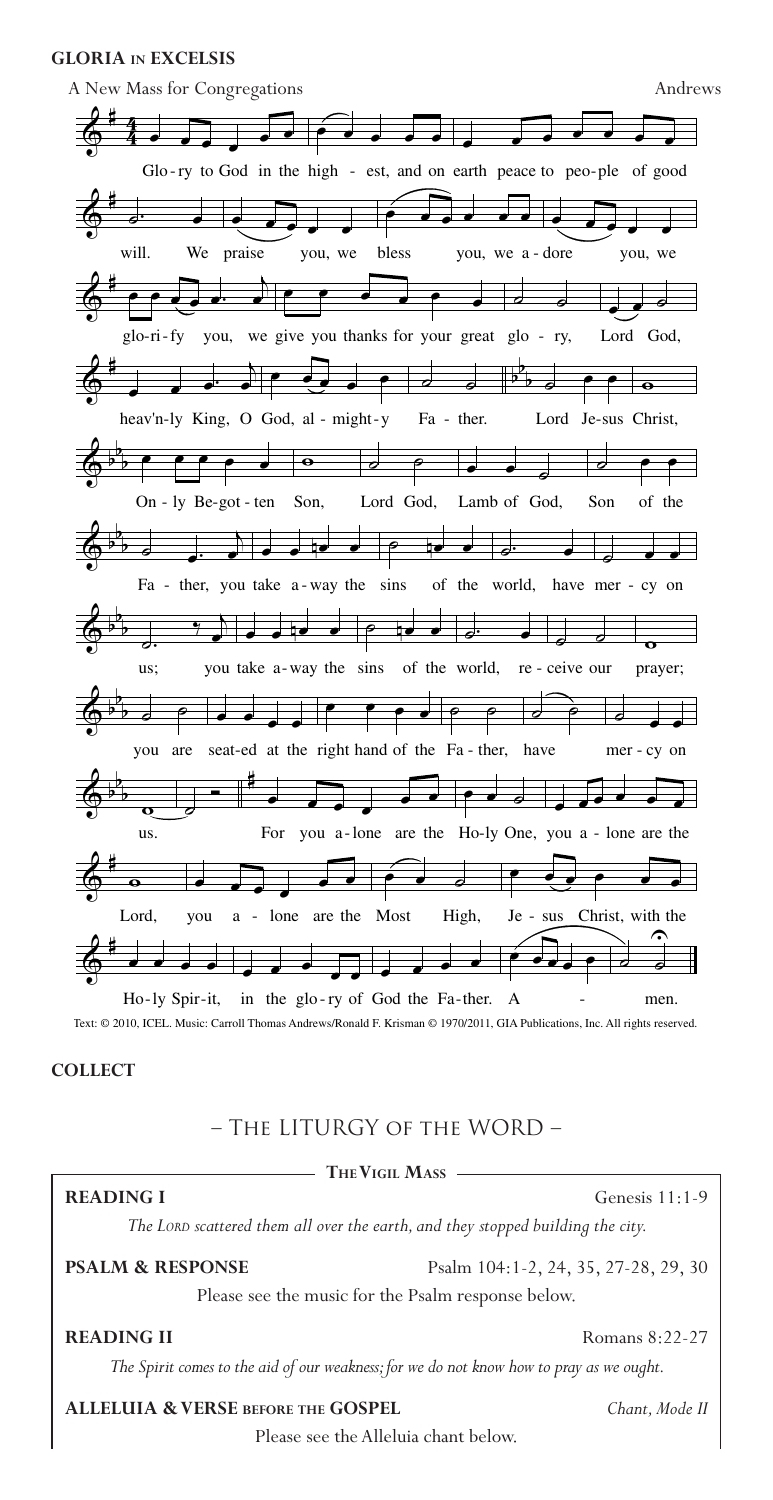## **GOSPEL PROCLAMATION** John 7:37-39

Please see the opening and closing chants for the Gospel below.

*"Let anyone who thirsts come to me and drink."*



### **HOMILY**

## **PROFESSION of FAITH**

I believe in one God, the Father almighty, maker of heaven and earth, of all things visible and invisible.

I believe in one Lord Jesus Christ, the Only Begotten Son of God, born of the Father before all ages. God from God, Light from Light, true God from true God,

begotten, not made, consubstantial with the Father; through him all things were made. For us men and for our salvation he came down from heaven,

*At the words that follow up to and including 'and became man,' all bow.*

and by the Holy Spirit was incarnate of the Virgin Mary, and became man.

For our sake he was crucified under Pontius Pilate, he suffered death and was buried,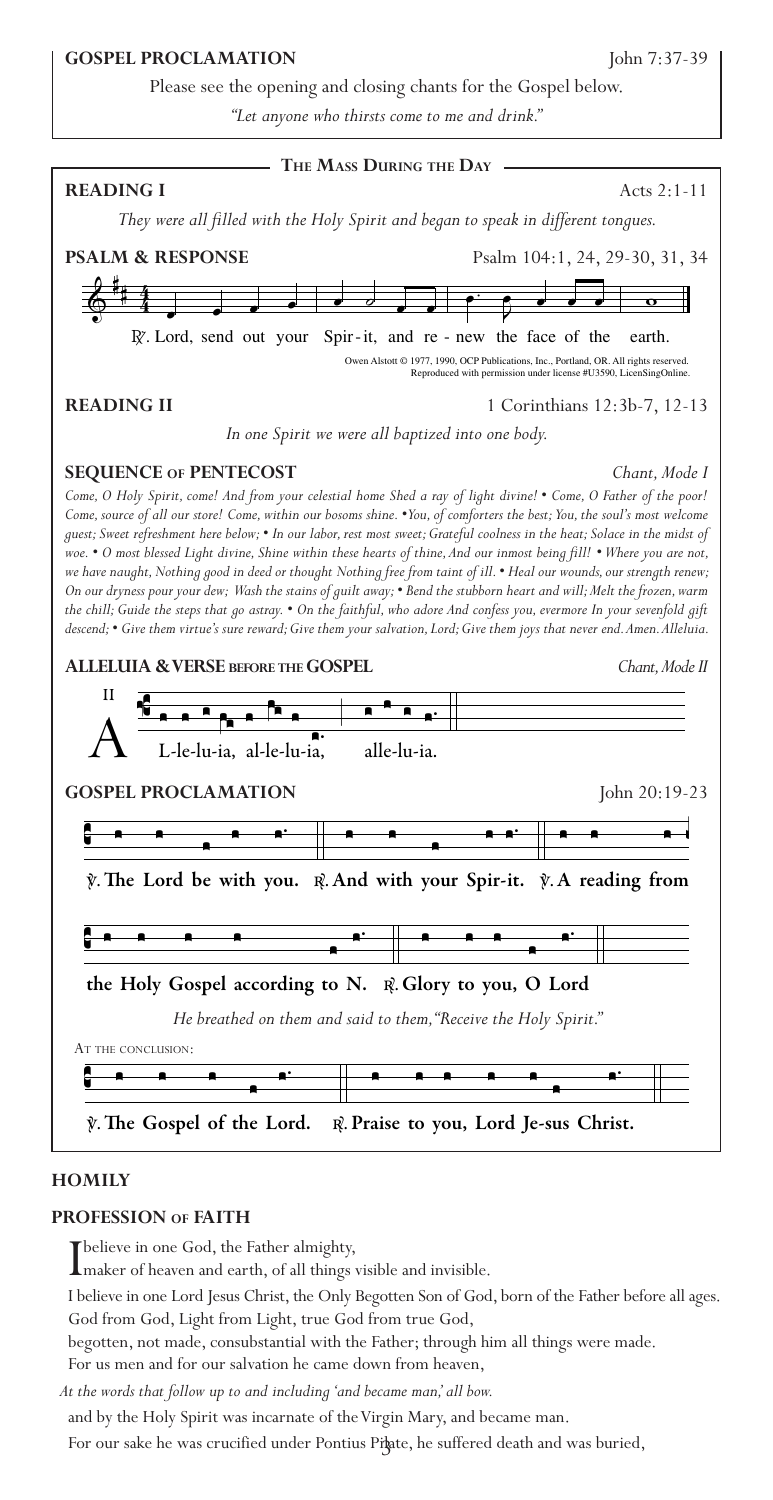and rose again on the third day in accordance with the Scriptures.

He ascended into heaven and is seated at the right hand of the Father.

He will come again in glory to judge the living and the dead and his kingdom will have no end.

I believe in the Holy Spirit, the Lord, the giver of life, who proceeds from the Father and the Son, who with the Father and the Son is adored and glorified, who has spoken through the prophets.

I believe in one, holy, catholic and apostolic Church.

I confess one Baptism for the forgiveness of sins

and I look forward to the resurrection of the dead and the life of the world to come. Amen.

## **The UNIVERSAL PRAYER (PRAYER of the FAITHFUL)**

## – The LITURGY of the EUCHARIST –

## **PREPARATION OF THE GIFTS** LANFAIR **LEADER**

Hail the Day that Sees Him Rise **Breaking Bread #186** 

**ANTHEM** *(Choir; 11:00 AM):* Hymn to the Holy Spirit Currie

Veni, Creátor Spíritus, Mentes tuórum vísita: Implesupérna grátia Quae tu creásti péctora. *Come, Holy Spirit, Creator blest, And in our hearts take up thy rest;*

*Come with thy grace and heavenly aid To fill the hearts which thou hast made.*

*O Comforter, to thee we cry, Thou heav'nly Gift of God Most High; Thou Fount of Life and Fire of Love, And sweet anointing from above.*

*Glory to the Father and to the Son, and to the Spirit, Three in One,*

*For as it was in the beginning and is now, And shall forever be, world without end. Amen. Alleluia.* Text: *Veni, Creator Spiritus,* Attr. Rabanus Maurus (776-865) Trans. By Edward Caswall (1814-1878), alt.; Tune: VENI, CREATOR SPIRITUS, Mode VIII Plainsong; Setting: Randolph Currie, © 1986, GIA Publications Inc., Chicago, IL. # G-5640. All rights reserved.

## **ORATE / SUSCIPIAT**

- V. Pray, brothers and sisters, that my sacrifice and yours may be acceptable to God, the almighty Father.
- R. **May the Lord accept the sacrifice at your hands for the praise and glory of his name, for our good and the good of all his holy Church.**

## **PRAYER over the OFFERINGS**

### **Eucharistic Prayer**

V.The Lord be with you. R. **And with your spirit.**

 $\widetilde{V}$ . Lift up your hearts. R. We lift them up to the Lord.

 $\widetilde{V}$ . Let us give thanks to the Lord our God.  $\widetilde{R}$ . It is right and just.

## **PREFACE**

### **SANCTUS**

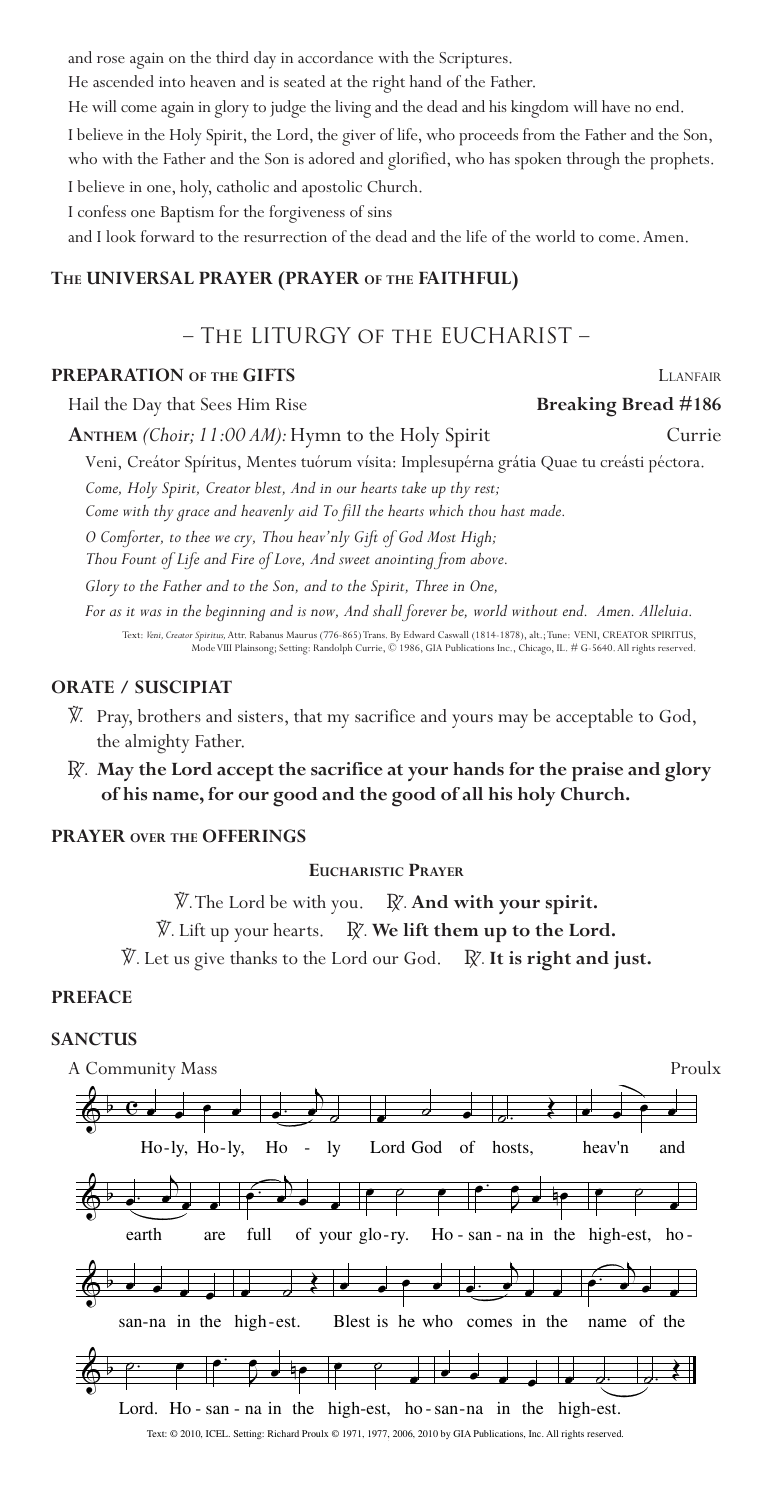

- V. Behold the Lamb of God, behold him who takes away the sins of the world. Blessed are those called to the supper of the Lamb.
- R. **Lord, I am not worthy that you enter under my roof, but only say the word, and my soul shall be healed.**



Text and music: Normand Gouin, based on the Communion Antiphon for Pentecost/Mass During the Day (according to the Roman Missal).<br>Copyright © 2014 Birnamwood Publications (ASCAP), a division of MorningStar Music Publishers